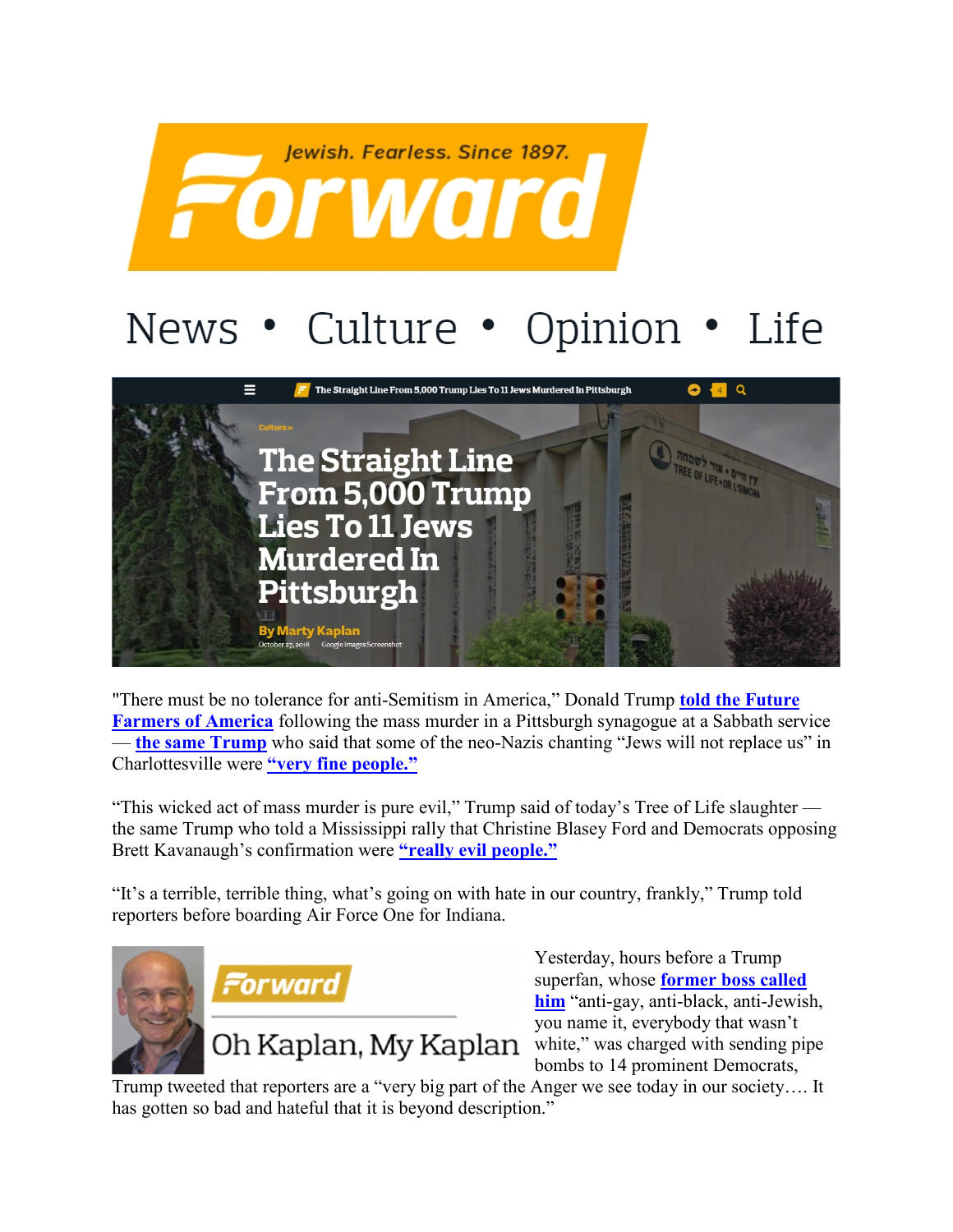That afternoon, in the East Room, in a dog-whistle to anti-Semites, Trump called George Soros, the first recipient of one of those pipe bombs, a "globalist." When someone shouted "Lock him up," Trump chuckled and repeated the chant.

That's what's going on with hate in our country, frankly.

Today, in Indiana, Trump condemned violence, but since the start of his campaign he's been a cheerleader for it in rallies across the country. "I'd like to punch him in the face," Trump told a jeering crowd in Nevada during the primaries. He told his supporters in Iowa to "knock the crap out of" protesters, promising to pay for their lawyers. A few days ago, in Montana, Trump called Republican congressman Greg Gianforte, who had body-slammed a reporter last spring, "my kind of guy."

But when Trump is confronted with his incivility, when reporters try to hold him accountable for his bullying or misogyny, here's what he and his surrogates say: It was a joke — I was "just kidding," having a little fun with the crowd. Alleged pipe bomber Cesar Sayoc apparently didn't get that joke. The neo-Nazi site Daily Stormer, didn't make Trump their poster boy as a joke. Nor — if the asylum-seekers could hear how Trump and his party are systematically dehumanizing them as a midterms strategy— would they find it a joke.

Trump occasionally plays presidential, but even to his base, it's clear that it's an act. In a single speech, even in a single sentence, swinging from prompter to ad lib and back again, he can't help himself from veering from scripted statesmanship to racism and rabble rousing. On Friday, at a rally in Charlotte, North Carolina, Trump addressed the crowd soberly. Sayoc was in custody and Trump read his scripted words:

"In recent days, we've had a broader conversation about the tone and civility of our national dialogue. Everyone will benefit if we can end the politics of personal destruction. We must unify as a nation in peace, love and in harmony."

But when the crowd went flat, he junked that alien tone. He brought back "Crooked Hillary Clinton" and prompted a roar of "Lock her up!" Then, days after his supporter sent pipe bombs to the network, the President of the United States cued up "CNN sucks!" But when he slammed Maxine Waters, he omitted his usual juvenile dig: "Low I.Q.," saying, "I'm trying to be nice," echoing a line he used in Wisconsin: "Do you see how nice I'm behaving tonight?"

By behaving as Toto to his own Oz and pulling back the curtain on his impersonation of dignity, he undermines the idea of politicians who do care, who do have dignity, who behave with humanity because they are actually nice, not just putting on a temporary act. Just because this Wizard of Oz reveals and revels in his con, laughing along with the room at the ridiculousness of performing POTUS, doesn't mean he's right. Other national representatives do, and have, actual authentic decency and care about people with whom they disagree.

A surefire shtick of his is tottering around the podium like a stiff wooden soldier, saying, "I can be more presidential than any president that's ever held this office." Unlike, say Harrison Ford who can actually play presidential for hours at a time, Trump can't even conceive that anyone